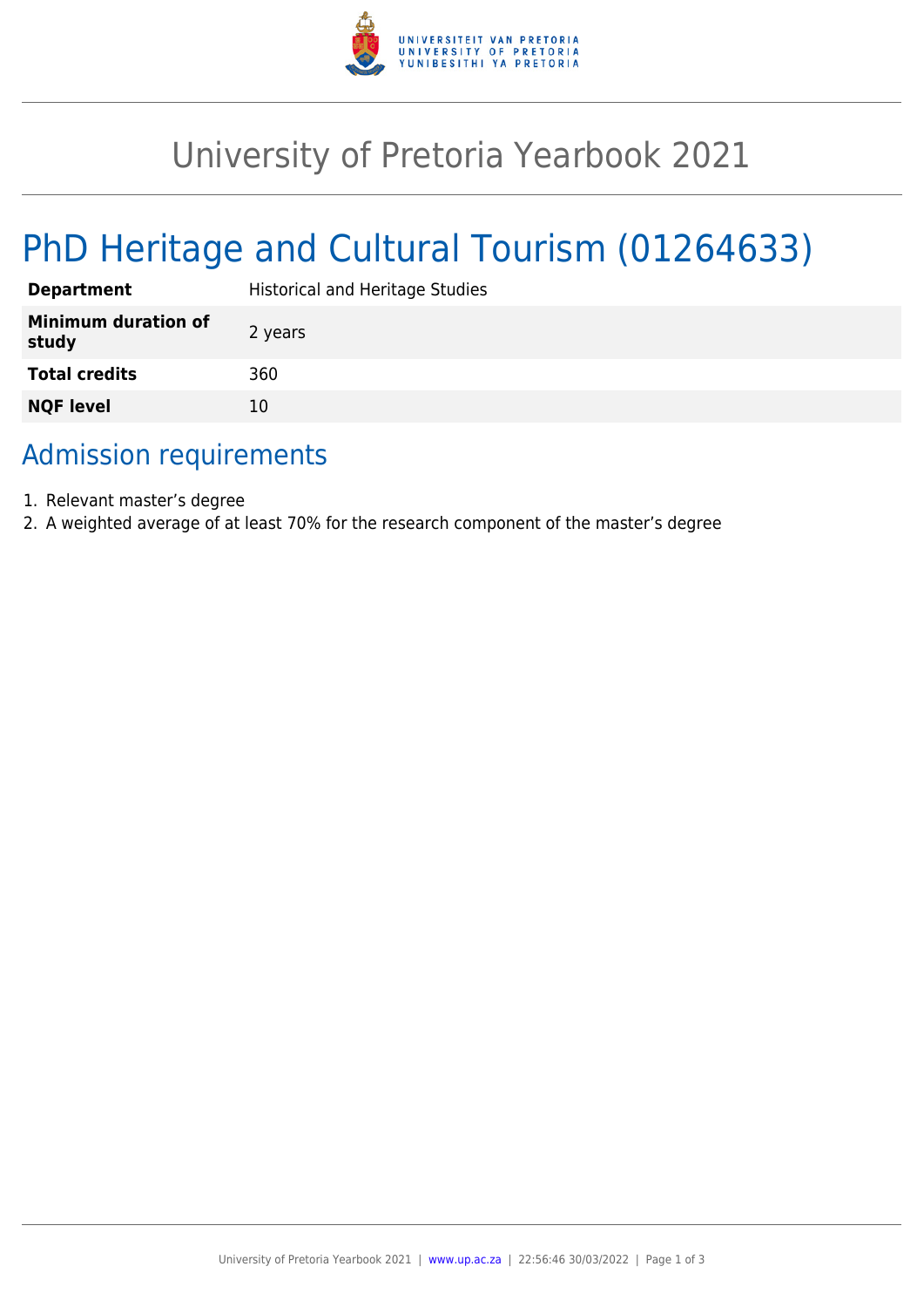

## Curriculum: Year 1

**Minimum credits: 360**

#### **Core modules**

#### **Thesis: Heritage and cultural tourism 990 (EFK 990)**

| <b>Module credits</b>         | 360.00                                 |
|-------------------------------|----------------------------------------|
| <b>NQF Level</b>              | 10                                     |
| <b>Prerequisites</b>          | No prerequisites.                      |
| <b>Language of tuition</b>    | Module is presented in English         |
| <b>Department</b>             | <b>Historical and Heritage Studies</b> |
| <b>Period of presentation</b> | Year                                   |
| <b>Module content</b>         |                                        |

A thesis on an approved topic from heritage and cultural tourism.